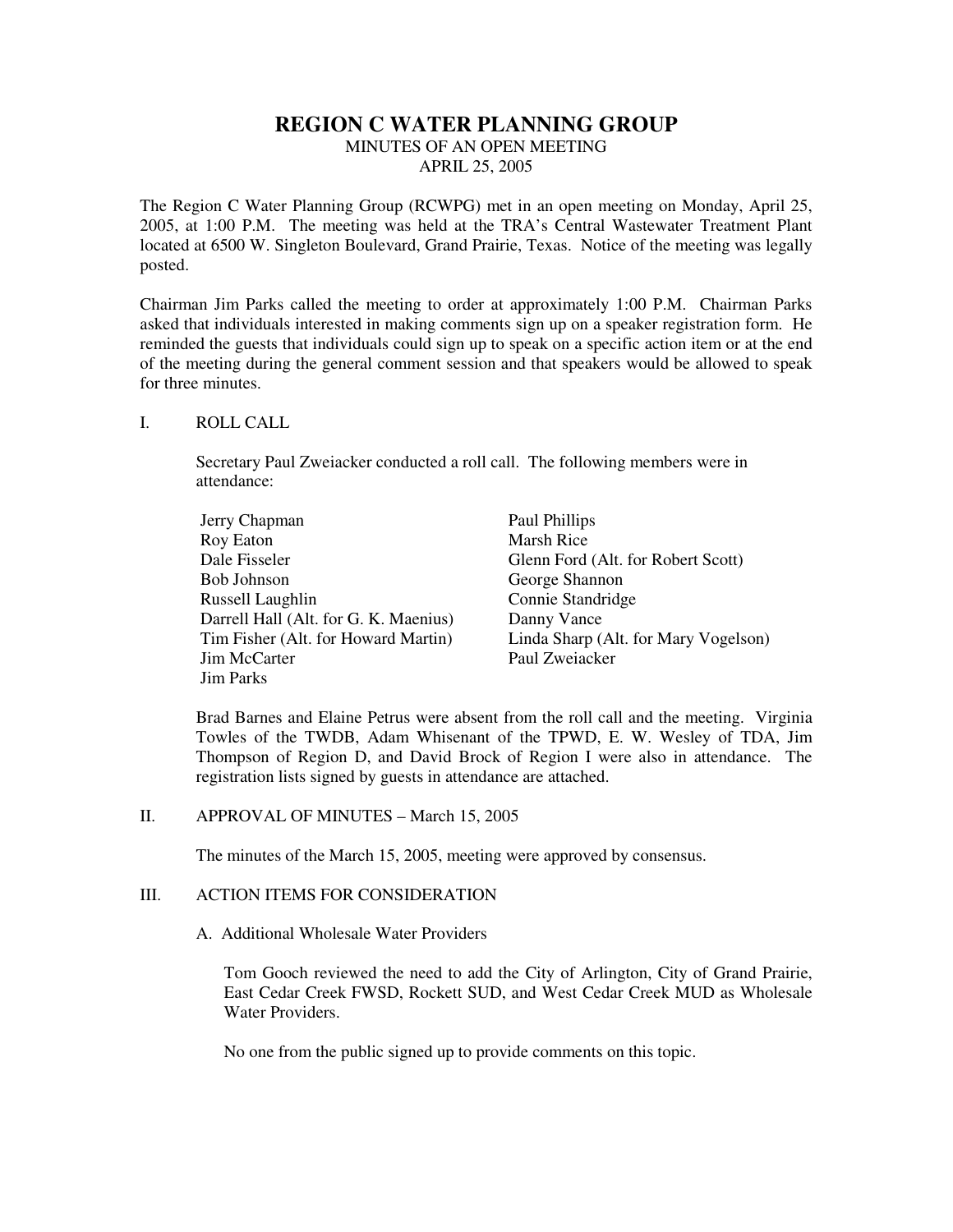George Shannon made the motion to approve adding the suggested providers to the Wholesale Water Providers list. Jim McCarter seconded the motion, which was unanimously approved by the RCWPG.

B. Action on Unique Stream Segments

Paul Phillips presented a report on the recommendations of the Unique Stream Segments Committee.

No one from the public signed up to provide comments on this topic.

After discussion, Roy Eaton made the motion to table action on this item for further study. Dale Fisseler seconded the motion, which was unanimously approved by the RCPWG.

C. Action on Policy Topics

George Shannon asked Tom Gooch to report on the recommendations of the Policy Committee. Mr. Gooch reviewed the memorandum dated March 27, 2005, listing recommended policy topics for submittal with the 2006 Water Plan.

No one from the public signed up to provide comments on this topic.

George Shannon made a motion to approve the list as presented in the memorandum. Marsh Rice seconded the motion, which was unanimously approved by the RCWPG.

D. Proposed Strategies to Meet Water Needs

Tom Gooch reviewed the proposed water management strategies for counties as well as for the wholesale water providers completed to date. Strategies for the following wholesale water providers are still work in progress: DWU, TRA, UTRWD, Denton, Fort Worth, Gainesville, and Waxahachie.

Judge Derrell Hall spoke regarding his letter included in the RCWPG notebook outlining Fannin County's concerns regarding Lake Ralph Hall. Judge Hall reported that as of April 22, 2005, Fannin County had received a letter from UTRWD indicating they would no longer pursue an economic development district. Fannin County's attorney had requested this concession be in writing and binding. Judge Hall reported that Fannin County was encouraged and plans to meet with UTRWD on other issues. He thanked Tom Gooch for his technical assistance. Judge Hall advised that the Fannin County Commissioner's Court had requested that Region C not take action on Lake Ralph Hall until Fannin County had a binding agreement with UTRWD.

The following individuals provided comments on this item:

- 1. Rita Beving
- 2. Bobbie Lindsey
- 3. Virginia Blevins
- 4. Bob Larson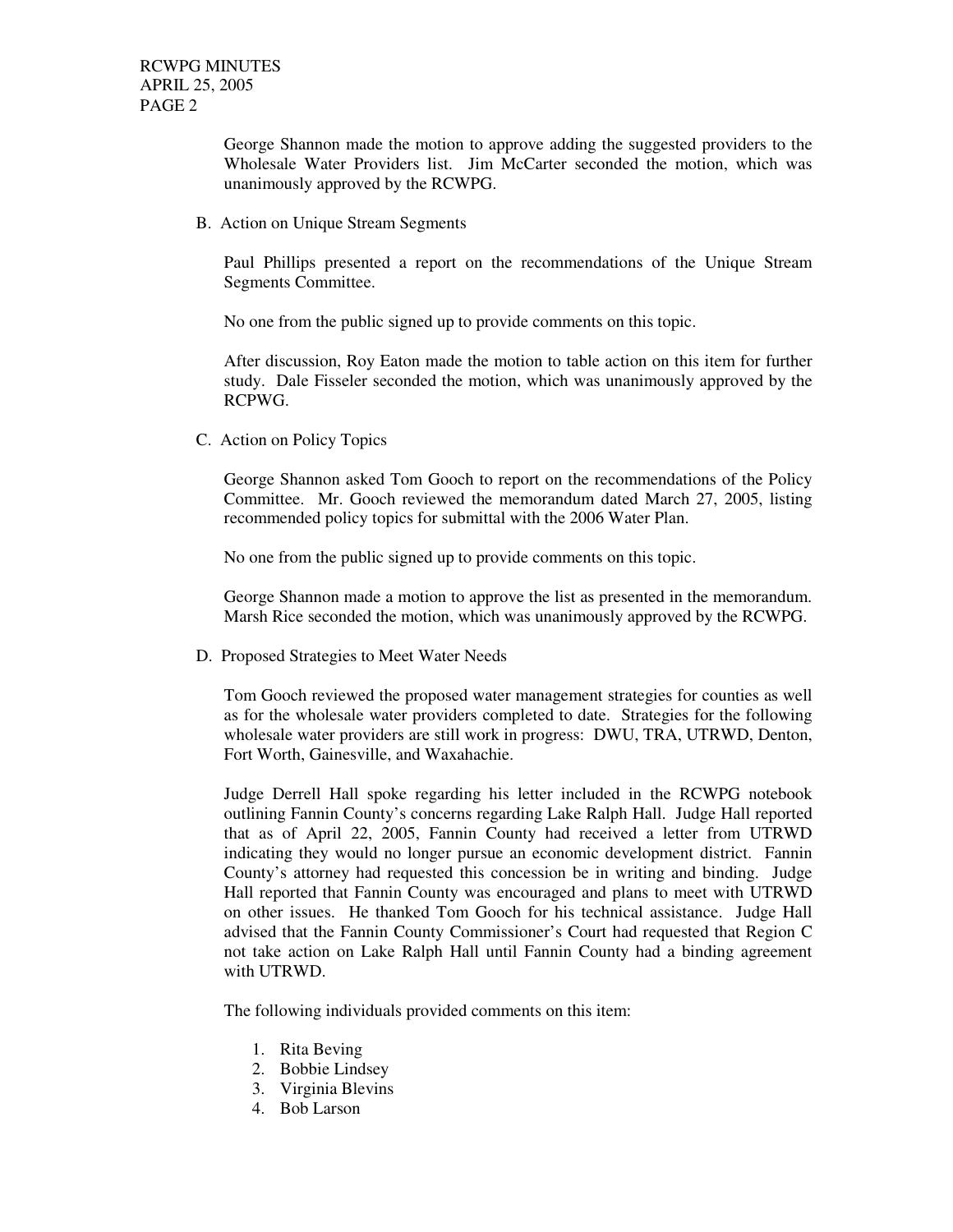RCWPG MINUTES APRIL 25, 2005 PAGE 3

- 5. Janice Bezanson
- 6. Richard Huckaby
- 7. Oscar Bouchard
- 8. Richard Wilkinson
- 9. George Frost
- 10. Todd Madison
- 11. Lindal Burnett
- 12. Max Shumake
- 13. Shirley Shumake
- 14. Linda Henderson
- 15. Nancy Clements
- 16. Charleen Granberry
- 17. Bessie Neal Heath
- 18. John Babers
- 19. David Hembree
- 20. Shane Wallace
- 21. Chester DeBord
- 22. Campbell Read
- 23. Molly Rooke
- 24. Julie Smith
- 25. Laurie Long
- 26. Jody Smith
- 27. Jan Sanders
- 28. Alexis Gerow
- 29. Larry Patterson

Liz Wheelan had signed up to speak; however, did not speak when called upon.

George Shannon made a motion to approve the list of strategies as presented by the consultants for the Initially Prepared Plan Region C Water Plan. Paul Phillips seconded the motion, which was approved by a majority vote. Glenn Ford (Bob Scott's alternate) voted against the motion.

#### IV. DISCUSSION ITEMS

A. Presentation by Environmental Group

Beth Johnson gave a presentation to the RCWPG entitled "Meeting Water Demands with No New Reservoirs." Her presentation was followed with a question/answer period.

B. Infrastructure Financing Survey

Tom Gooch reported that the Information Financing Survey was included in the RCWPG's packet. The survey would be mailed in June and results incorporated into the Region C Plan.

C. Communications

Tom Gooch asked that comments be submitted as soon as possible on the draft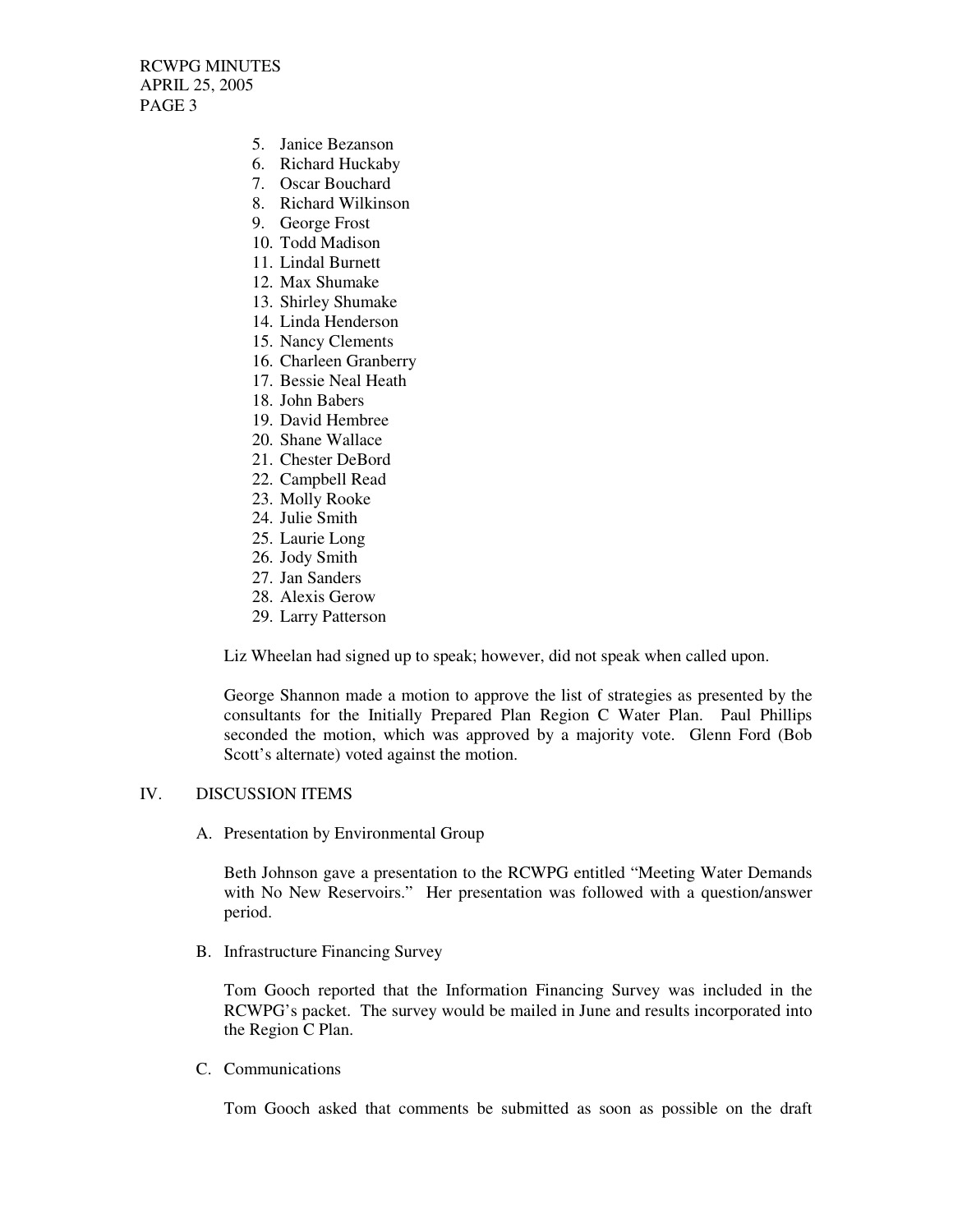RCWPG MINUTES APRIL 25, 2005 PAGE 4

newsletter.

D. Overall Status and Next Steps

Tom Gooch gave an update on the following upcoming steps:

- Incorporate all Recommended Strategies into the chapters of the Initially Prepared Plan
- Release chapters of the Initially Prepared Plan as they are completed during May
- Compile all chapters into Initially Prepared Plan report for submission to the TWDB on June 1, 2005.
- Database completion
- **Infrastructure Financing Survey and Report**

### V. OTHER DISCUSSION

A. Updates from the Chair

Chairman Parks reported on the recent Texas Water Day held in Washington, DC, that was organized by the TWCA and TWDB.

B. Report from Regional Liaisons

A report was provided by the following liaisons/individuals:

- Jerry Chapman, Region B
- Jim Thompson, Region D
- Paul Zweiacker, Region G
- Danny Vance, Region H
- Simone Kiel, Region I
- C. Report from TWDB

Virginia Towles presented the following information:

- Bill Mullican's memorandum of April 12, 2005
- June 1, 2005, Submission Date of the Initially Prepared Plans
- TWDB's hydro data survey in area
- D. Confirm Date and Location of Next Meeting

The next meeting of the RCWPG will be held on Monday, May 23, 2005, at 1:00 P.M. at TRA's Central Wastewater Treatment Plant site. The possible date of July 18, 2005, for the public hearing was discussed; however, will not be confirmed until the meeting of May 23, 2005.

E. Other Discussion

None